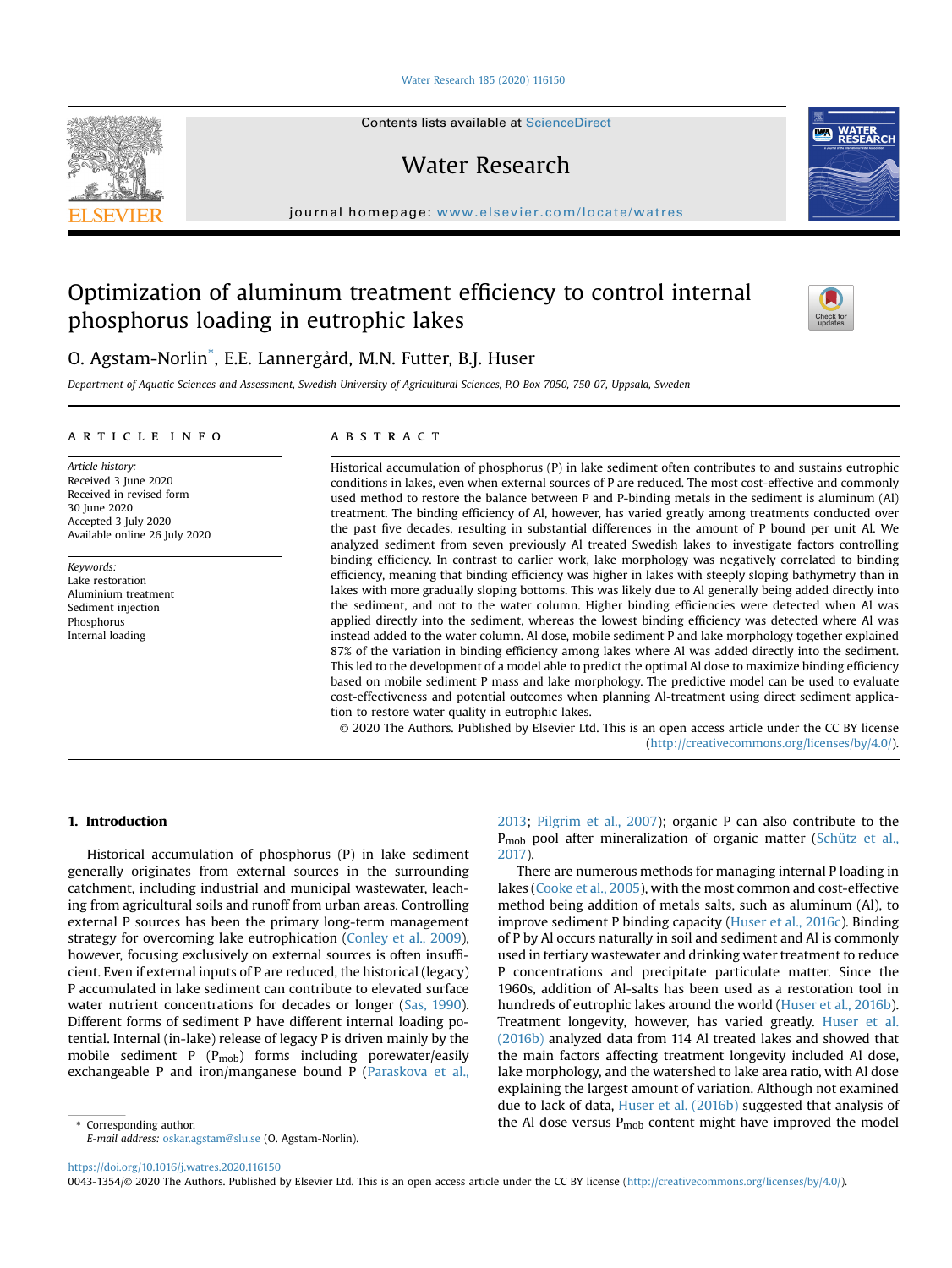developed for predicting treatment longevity.

The efficiency with which Al binds P likely contributes to treatment longevity, given that one of the main goals of an Al treatment (there are others, mostly precipitation of water column P) is to inactivate legacy  $P_{\text{mob}}$ . Al binding efficiency has varied by an order of magnitude in previous European and North American lake restoration projects, ranging from 2.1:1 to 21:1 (Al:Al bound P, molar basis) [\(Huser et al., 2011](#page-6-8); [Huser, 2012;](#page-6-9) [Jensen et al., 2015](#page-6-10); [Lewandowski et al., 2003](#page-6-11); [Reitzel et al., 2005](#page-6-12); [Rydin et al., 2000](#page-6-13); [Rydin and Welch, 1999;](#page-6-14) [Schütz et al., 2017](#page-6-4)). Greater doses of Al have generally resulted in less efficient P binding, i.e. higher ratios of Al added to Al bound P (Al: P<sub>Al</sub>) [\(Huser, 2012](#page-6-9)). Furthermore the mass of available  $P_{\text{mob}}$  prior to treatment is highly correlated to binding efficiency, with low amounts of  $P_{\text{mob}}$  relative to Al dose resulting in less efficient Al binding [\(James, 2011\)](#page-6-15).

Morphology is also important as lakes with steep sediment bed slopes have been shown to have higher  $AI:PA<sub>I</sub>$  ratios (less efficient binding), whereas gradual bed slope lakes have had lower  $AI:PA1$ ratios (more efficient binding) [\(Huser, 2012](#page-6-9)). [Huser \(2012\)](#page-6-9) suggested that this difference was related to natural movement of the mineral aluminum hydroxide (Al(OH)<sub>3</sub>-floc) from erosion zones of lakes to accumulation bottoms, and that the difference in transport rate and accumulation of  $AI(OH)_{3}$ -floc in deeper areas depended on lake morphology. This process was detected in Lake Harriet (US) as well, where Al added to the littoral erosion zone was translocated to the deeper, accumulation areas of the lake within 6 months ([Huser, 2017\)](#page-6-16). Steepness of the sediment bed slope in lakes can be quantified using the Osgood index, which is mean depth (m) divided by the square root of the lake surface area ( $\text{km}^2$ ). [Cooke](#page-6-17) [et al. \(1993\)](#page-6-17) suggested that lakes with gradual sediment bed slope (Osgood index < 6) would have more successful responses to Al treatment than lakes with steeper bed slopes (Osgood index  $> 6$ ) given all other conditions being equal. Because the newly formed amorphous Al minerals start to crystalize following Al treatment, the potential for P binding decreases with time due to decreased mineral surface area [\(Berkowitz et al., 2006\)](#page-6-18). Thus, the longer it takes for Al to bind P, the lower the binding efficiency ([de Vicente](#page-6-19) [et al., 2008b](#page-6-19)). If Al is added far in excess of  $P_{\text{mob}}$ , or excess Al accumulates in deeper areas of the lake, it will take longer to saturate Al binding sites, resulting in lower binding efficiency.

Other factors may also affect binding efficiency. Sediment mixing by benthic feeding fish may decrease the time needed for contact between Al and P and improve binding efficiency ([Huser](#page-6-20) [et al., 2016a\)](#page-6-20). However, bioturbation by benthic invertebrates can have a limited overall effect on Al treatment effectiveness ([Nogaro](#page-6-21) [et al., 2016\)](#page-6-21). Sorption competition between Al and other inorganic compounds that can complex with Al, e.g., silicates ([de Vicente](#page-6-22) [et al., 2008a](#page-6-22)), fluoride, sulfate ([Roberson and Hem, 1967](#page-6-23)) can reduce P binding efficiency. Organic matter in general ([Bloom,](#page-6-24) [1981](#page-6-24); [de Vicente et al., 2008a](#page-6-22); [Lind and Hem, 1975\)](#page-6-25) and labile organic matter in particular (e.g. phytoplankton exudates and microbial transformed detritus) also compete with P for Al binding sites ([Du et al., 2019](#page-6-26)). However, most forms of labile organic matter break down quickly and available Al mineral binding sites should sorb the P released ([Reitzel et al., 2007](#page-6-27)).

This study was performed to improve predictions of P binding efficiency in Al treated eutrophic lakes. Twenty-two sediment cores were collected from sediment transport and accumulation zones in seven Al treated Swedish lakes. Five of the seven lakes were treated with methods where Al was directly added into lake sediment, instead of added to the water where amorphous  $AI(OH)_{3}$ -floc then precipitates and settles on to the sediment surface. Theoretically, direct sediment Al application should improve sediment binding efficiency as it distributes the newly formed Al mineral where  $P_{\text{mob}}$ is within the sediment profile. Lake morphology and sediment and water chemistry were analyzed to identify factors related to binding efficiency (Al:PAl ratios) and a predictive model was developed that can be used to maximize P binding efficiency.

## 2. Materials and methods

## 2.1. Study sites

All study lakes are situated in southeastern Sweden, within 30 km of Stockholm city ([Fig. 1](#page-1-0)). Lake size and mean depth varied, ranging from 6 to 272 ha and  $2-8.7$  m, respectively [\(Table 1\)](#page-2-0). All lakes were eutrophic and pH ranged from 8.0 to 8.8. ([Table 1\)](#page-2-0). The applied Al dose varied between 20 and 75  $\rm g$  m<sup>-2</sup> across the lakes and two different Al-salts were used: Poly aluminum chloride (PAC) and aluminum sulfate (Alum) [\(Table 2\)](#page-2-1). Application technique differed between lakes as well ([Table 3](#page-2-2)). PAC (pre hydrolyzed AlCl<sub>3</sub>) was applied in liquid (l) form whereas Alum was applied in solid (s) form. In Lötsjön, Alum was added directly to the water where it sank into the sediment, whereas it was spread on the ice and allowed to dissolve during thaw in Långsjön b. Cores were collected from multiple depths (transport and accumulation bottoms) in all lakes. Accumulation bottoms were defined as the deepest part of the lake where surrounding sediment transport was directed. Transport bottoms represent the remaining parts of the lake. ([Table 2\)](#page-2-1).

## 2.2. Sediment sampling

A Willner gravity corer was used to collect intact sediment cores (generally the uppermost 30 cm) from the lakes. After collection, each core was sliced in the field at 1-cm intervals at sediment depths from 1 to 10 cm, and 2-cm intervals thereafter. All samples were stored no longer than 4 weeks in sealed containers, in the dark at  $4 \degree C$  before analysis. In order to include spatial variability within each lake, and cover areas where different Al doses were applied, samples were collected at different locations and different water column depths [\(Table 2](#page-2-1)), representing both transport and accumulation bottoms [\(Håkanson and Jansson, 1983\)](#page-6-28).

#### 2.3. Laboratory analysis

Sequential extraction was used to characterize P fractions using a method originally developed by [Psenner et al. \(1988\)](#page-6-29) and modified by [Hupfer et al. \(1995\).](#page-6-30) The quantified fractions were: porewater/easily exchangeable-, iron (Fe)/manganese (Mn) bound-, Al

<span id="page-1-0"></span>

Fig. 1. Map showing position of the study lakes located within a 30 km radius of Stockholm city in Sweden.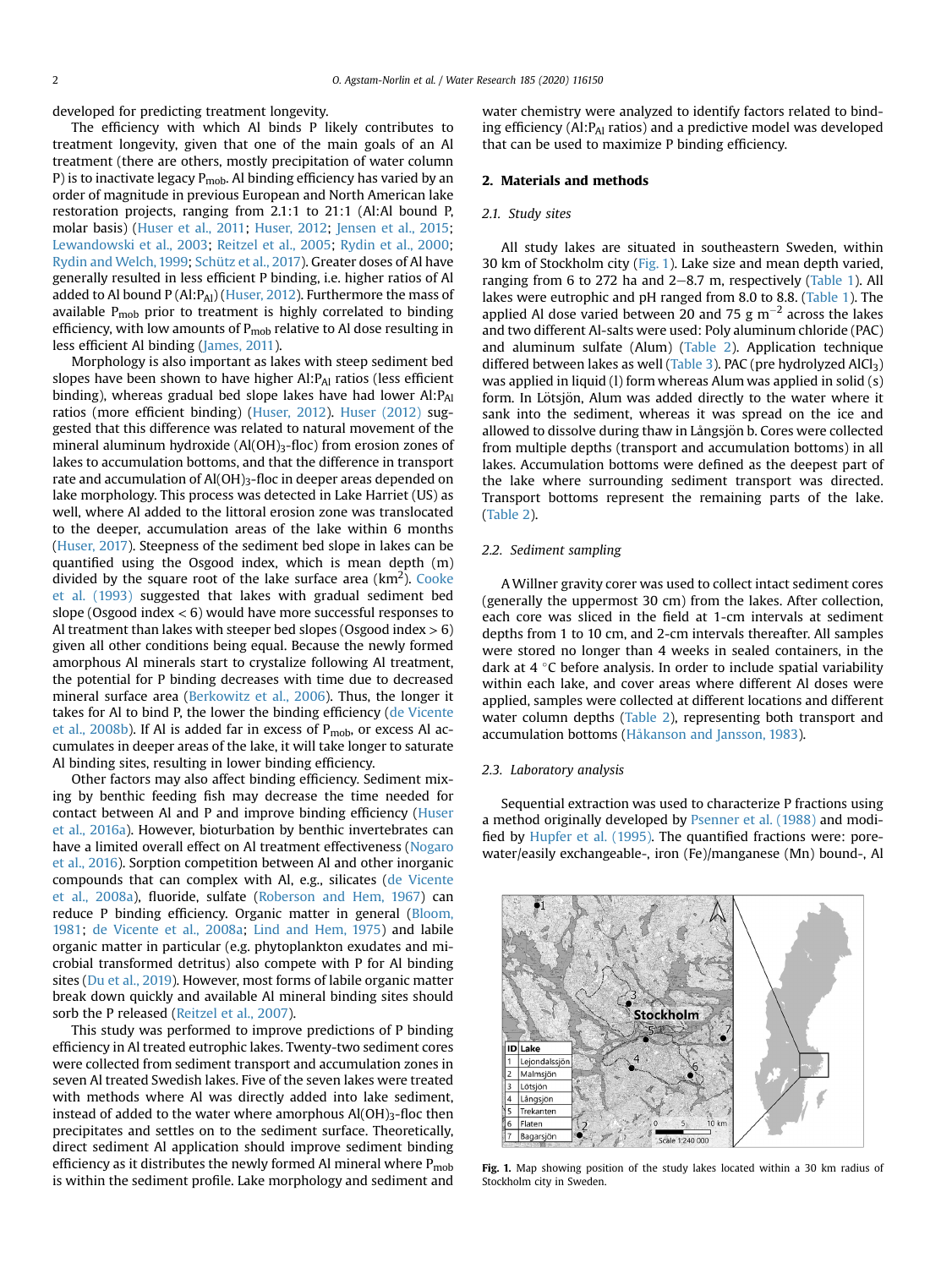<span id="page-2-0"></span>

| Table 1                                                                                                      |  |
|--------------------------------------------------------------------------------------------------------------|--|
| Morphological data and means for water chemical data (May-September, 2 years pre-treatment), $ND =$ no data. |  |

| Lake          | Max depth<br>(m) | Mean depth<br>(m) | Lake area<br>(Ha) | pH        | TP<br>$(mg L^{-1})$ | Conductivity<br>(µS cm <sup>-1</sup> | Alkalinity<br>$\left(\text{mg L}^{-1}\right)$ | Chl a<br>$(\mu g L^{-1})$ | Secchi depth<br>(m) |
|---------------|------------------|-------------------|-------------------|-----------|---------------------|--------------------------------------|-----------------------------------------------|---------------------------|---------------------|
| Bagarsjön     | 5.6              | 2.3               | 6                 | 8.1       | 0.057               | 479                                  | 90.3                                          | <b>ND</b>                 | 3.0                 |
| Flaten        | 13.1             | 8.7               | 63                | 8.7       | 0.034               | 391                                  | 98.1                                          | 13.2                      | 3.1                 |
| Lejondalssjön | 14               | 7.5               | 272               | 8.2       | 0.046               | <b>ND</b>                            | 94.6                                          | <b>ND</b>                 | 2.8                 |
| Långsjön a    |                  |                   | 30                | 8.7       | 0.099               | 257                                  | 85.5                                          | 50.4                      | 0.9                 |
| Långsjön b    |                  |                   | 30                | <b>ND</b> | <b>ND</b>           | <b>ND</b>                            | <b>ND</b>                                     | <b>ND</b>                 | <b>ND</b>           |
| Lötsjön       | 3.2              | 1.5               | 6                 | 8         | <b>ND</b>           | <b>ND</b>                            | <b>ND</b>                                     | <b>ND</b>                 | 0.6                 |
| Malmsjön      | 6.8              | 4.7               | 89                | 8.8       | 0.131               | 260                                  | 70.8                                          | 25                        | 1.0                 |
| Trekanten     | 6.6              | 3.6               | 14                | 8.2       | 0.072               | 320                                  | 116.6                                         | 25.4                      | 2.7                 |

#### <span id="page-2-1"></span>Table 2

Information regarding applied Al dose, year of treatment and Al form used (solid form  $=$  (s), liquid form  $=$  (1)). Additional information on water depth where sediment cores were collected and number of cores collected for each lake. Note, two applications were conducted in Långsjön (Långsjön a, 2006 and Långsjön b, 1968/1971).

| Lake (core ID)            | Applied Al dose<br>$(g m^{-2})$ | Al form    | Treatment year | Sediment cores collected<br>(N) | Sediment core collection depth<br>(m) |
|---------------------------|---------------------------------|------------|----------------|---------------------------------|---------------------------------------|
| Bagarsjön $(1, 2, 3)$     | 50                              | PAC(1)     | 1997           |                                 | 3, 4, 6                               |
| Flaten $(1, 2)$           | 54.70                           | PAC(1)     | 2000           |                                 | 10, 13                                |
| Lejondalssjön $(1, 2, 3)$ | 25                              | PAC(1)     | 1991-1993      |                                 | 13, 14, 13                            |
| Långsjön a $(1, 2)$       | 50.75                           | PAC(1)     | 2006           |                                 | 2, 3                                  |
| Långsjön $b(1)$           | 20                              | Alum $(l)$ | 1968 & 1971    |                                 |                                       |
| Lötsjön $(1, 2, 3)$       | 36                              | Alum $(s)$ | 1968-1979      |                                 | 2, 2, 2                               |
| Malmsjön (1, 2, 3, 4, 5)  | 60                              | PAC(1)     | 2007           |                                 | 4, 6, 6, 4, 3                         |
| Trekanten (1, 2, 3)       | 60                              | PAC(1)     | 2011           |                                 | 7, 5, 3                               |

#### <span id="page-2-2"></span>Table 3

Sediment chemical data for each core collected from all study lakes together with morphological data and information on treatment method. Detected Al dose represents the measured Al in the sediment as a result of Al treatment.

| Lake (Core ID)    | Treatment method | Osgood index | Detected Al dose<br>$(g m^{-2})$ | $P_{Al}$<br>$(g m^{-2})$ | $Al: P_{Al}$ | $P_{\text{mob}}$<br>$(g m^{-2})$ | $P_{lab.org}$<br>$(g m^{-2})$ |
|-------------------|------------------|--------------|----------------------------------|--------------------------|--------------|----------------------------------|-------------------------------|
| Långsjön a (1)    | Sediment         | 3.7          | 27.7                             | 2.1                      | 13.4         | 3.6                              | 3.5                           |
| Långsjön a (2)    |                  |              | 17.6                             | 1.4                      | 12.5         | 2.0                              | 2.7                           |
| Långsjön b (1)    | Water            |              | 9.9                              | 0.9                      | 10.6         | 2.2                              | 1.7                           |
| Lejondalssjön (1) | Water            | 4.6          | 17.9                             | 1.6                      | 10.9         | 4.7                              | 1.7                           |
| Lejondalssjön (2) |                  |              | 27.3                             | 2.1                      | 12.7         | 9.8                              | 3.6                           |
| Lejondalssjön (3) |                  |              | 27.8                             | 2.7                      | 10.1         | 7.5                              | 5.6                           |
| Malmsjön (1)      | Sediment         | 5.0          | 26.0                             | 1.8                      | 14.4         | 2.5                              | 2.3                           |
| Malmsjön (2)      |                  |              | 36.3                             | 2.8                      | 12.8         | 3.8                              | 1.7                           |
| Malmsjön (3)      |                  |              | 50.9                             | 3.3                      | 15.6         | 4.4                              | 2.0                           |
| Malmsjön (4)      |                  |              | 50.0                             | 3.1                      | 16.0         | 4.3                              | 3.6                           |
| Malmsjön (5)      |                  |              | 25.0                             | 1.9                      | 12.9         | 2.7                              | 5.4                           |
| Lötsjön (1)       | Sediment         | 6.1          | 51.8                             | 7.8                      | 6.6          | 11.2                             | 2.5                           |
| Lötsjön (2)       |                  |              | 73.9                             | 15.9                     | 4.7          | 20.6                             | 10.0                          |
| Lötsjön (3)       |                  |              | 79.7                             | 13.3                     | 6.0          | 16.2                             | 7.8                           |
| Bagarsjön (1)     | Water            | 8.8          | 11.8                             | 0.9                      | 13.7         | 1.5                              | 1.1                           |
| Bagarsjön (2)     |                  |              | 108.2                            | 6.2                      | 17.5         | 7.4                              | 2.6                           |
| Bagarsjön (3)     |                  |              | 84.6                             | 5.7                      | 14.9         | 7.0                              | 2.0                           |
| Trekanten (1)     | Sediment         | 9.5          | 140.2                            | 11.7                     | 12.0         | 14.7                             | 12.3                          |
| Trekanten (2)     |                  |              | 54.1                             | 5.2                      | 10.4         | 6.4                              | 1.2                           |
| Trekanten (3)     |                  |              | 26.5                             | 3.7                      | 7.3          | 4.6                              | 1.6                           |
| Flaten $(1)$      | Sediment         | 11.0         | 41.1                             | 5.1                      | 8.1          | 5.7                              | 1.1                           |
| Flaten $(2)$      |                  |              | 34.6                             | 3.3                      | 10.6         | 4.1                              | 2.9                           |

bound-, organic, and calcium (Ca) bound P. Analysis of soluble reactive P (SRP) in the extracts was performed using the molybdate blue method [\(Murphy and Riley, 1962](#page-6-31)). Sediment Al was extracted using acid ammonium oxalate according to the protocol of [Jan et al.](#page-6-32) [\(2013\)](#page-6-32) and references therein. Al concentrations were determined with inductively coupled plasma atomic emission spectrometry (ICP-AES) at a wavelength of 396.15 nm. Sediment density was estimated following loss on ignition at 550  $\degree$ C for 2 h and water content was determined after 24 h storage at  $-20$  °C followed by freeze drying [\(Håkanson and Jansson, 1983\)](#page-6-28).

# 2.4. Calculations and statistical analysis

Background concentrations of Al and PAl (calculated using sediment layers unaffected by Al treatment) were subtracted from Al and PAl concentrations in the treated layer to determine the total mass of Al and PAI resulting from treatment. The Al:PAI molar ratio was calculated as the sum of excess Al (i.e. above background) divided by the mass of  $P_{Al}$  formed in the sediment due to treatment.

The amount of labile organic P ( $P_{lab.org}$ ) was determined by subtracting background concentrations deeper in the sediment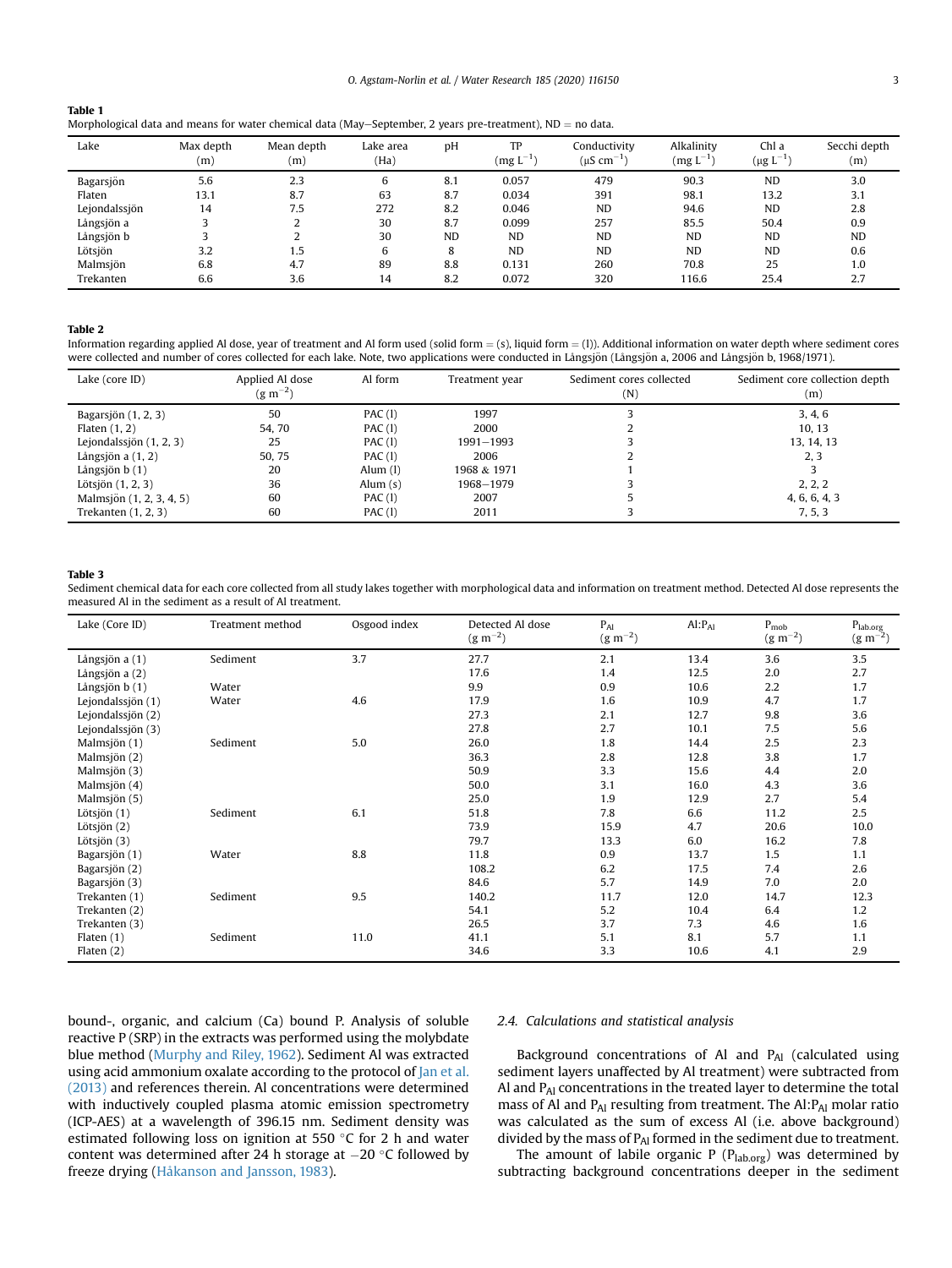<span id="page-3-0"></span>

Fig. 2. Boxplot showing  $AI:PA<sub>A</sub>$  ratios for individual cores grouped by Al treatment method (sediment vs. water) and lake morphology (Osgood index <6 or >6). Solid lines and circles within the boxplots represents median and mean values, respectively.

(where only recalcitrant forms of organic P are assumed to remain) from the total organic P fraction. Pre-treatment  $P_{\text{mob}}$ , defined as the sum of porewater/easily exchangeable P and Fe bound P, was estimated by summing the  $P_{Al}$  formed from  $P_{mob}$  after treatment and the remaining  $P_{\text{mob}}$  in the sediment profile above and within the treatment layers. The lake morphology (bed slope) parameter was determined according to the Osgood index: =  $Z_m/A^{-0.5}$ , where  $Z_m$  is the mean water depth (m) and A is lake surface area (km $^2$ ) ([Osgood,](#page-6-33) [1988](#page-6-33)). JMP statistical software (SAS institute Inc., version 11.0.0) was used for all statistical analyses. One-way ANOVA following Tukey's (HSD) post hoc test was used to investigate the significance of differences between binding efficiency (Al:PAl), grouped by treatment type (sediment vs. water application) and lake morphology (Osgood index  $<$  or  $>$  than 6). Stepwise multiple linear regression (MLR) with forward selection was conducted to explain the variation in  $AI: P_{AI}$  with predictor variables represented by water and sediment chemical data along with lake morphology index (Tables  $1-3$  $1-3$ ). Predictors improving model fit were included at the significance level of  $p \le 0.05$ , and variables with high bivariate correlations (>0.8) were excluded from the analysis to increase matrix stability.

# 3. Results

# 3.1. General results

Elevated levels of Al and PAl were found in all sediment cores at depths varying from the surface down to 26 cm. Elevated PAI mass ranged from 0.9 to 15.9 g m<sup>-2</sup> above background values while Al mass (detected Al dose) varied between 9.9 and 140.2  $\text{g m}^{-2}$ ([Table 3\)](#page-2-2).

Al: P<sub>Al</sub> ratios varied between 4.7 and 17.5 among the study lakes ([Table 3](#page-2-2)). Ratios differed significantly  $(F(3, 18) = 15.2, p < 0.0001)$ when grouped by Al application method (water vs. sediment) and lake morphology (Osgood index  $\langle$  or  $>6$ ). Steep bed slope lakes treated with sediment Al injection or solid Alum application to sediment had significantly higher binding efficiency (mean Al: $P_{\text{Al}} = 8.2 \pm 2.6$ ) than gradual bed slope lakes treated with the same Al application methods (mean  $\text{Al}:\text{P}_{\text{Al}} = 13.9 \pm 1.4$ ; p < 0.001) (Statistical details in Tables  $S1 - S10$ ). The highest ratios were

generally found in the steep bed slop Lake Bagarsjön where Al was applied to the water column (mean Al: $P_{\text{Al}} = 15.4 \pm 1.9$ ) and were significantly greater compared to steep bed slope lakes receiving sediment treatment ( $p < 0.001$ ). Gradual bed slope lakes did not differ based on treatment method ( $p = 0.13$ ). Furthermore, significant differences in binding efficiency between lake morphology types were found when looking at specific treatment types. When Al was added to the water column, the difference between lake type was also significant ( $p < 0.05$ ), but binding efficiency was instead greater in the gradual bed slope lake ([Fig. 2\)](#page-3-0).

## 3.2. Model development

#### 3.2.1. All lakes

Stepwise MLR was conducted using morphology and water chemical data as well as applied Al dose, detected Al dose,  $P_{\text{mob}}$ , and  $P_{lab,org}$  ([Tables 1](#page-2-0)–[3\)](#page-2-0) as predictor variables for explaining variation in Al: P<sub>Al</sub>. Variables with high bivariate correlations (>0.8) were excluded from the analysis to increase matrix stability. The final MLR model explaining variation in Al binding efficiency (Al:PAI) included  $P_{\text{mob}}$  ( $p < 0.0001$ ), detected Al dose ( $p < 0.0001$ ) and Osgood index ( $p < 0.01$ ) as significant factors.  $P_{\text{mob}}$ , detected Al dose and Osgood index explained 28%, 30% and 13% of the variation, respectively, resulting in a model  $(r^2_{adj} = 0.71, p < 0.0001,$  $DF = 21, VIF = 1.88, 2.25, 1.28$ ) with the following parameters (Eq.  $(1)$ :

<span id="page-3-1"></span>
$$
(AI: PAI = 15.70-0.79 \times Pmob + 0.10 \times detected Al dose - 0.55 \times Osgood index)
$$
 (1)

# 3.2.2. Sediment treated lakes

An additional stepwise MLR was conducted using only lakes treated with sediment injection or solid Alum application [\(Table 3\)](#page-2-2). The MLR explaining variation in Al binding efficiency (Al:PAl) among sediment treated lakes included  $P_{\text{mob}}$  ( $p < 0.0001$ ), detected Al dose ( $p < 0.0001$ ) and Osgood index ( $p < 0.001$ ) as significant factors, explaining 45%, 19% and 23% of the variation, respectively ([Fig. 3](#page-4-0)). The resulting model (Eq.  $(2)$ ) explained a greater amount of variation ( $r^2$ <sub>adj</sub> = 0.87, p < 0.0001, DF = 14, VIF = 2.46, 2.62, 1.11) compared to the model including both water and sediment treated lakes:

<span id="page-3-2"></span>
$$
(Al:PAl = 15.93-0.82 \times Pmob + 0.11 \times detected Al dose - 0.66 \times Osgood index)
$$
 (2)

Eq. [\(2\)](#page-3-2) was rearranged in order to predict Al dose based on desired binding efficiency (Al: $P_{Al}$ ), measured  $P_{mob}$  and Osgood index (Eq.  $(3)$ ). To demonstrate this model generalization, Al: P<sub>Al</sub> was fixed at 10, P<sub>mob</sub> ranged between 0 to maximum 20 g m<sup>-2</sup> and the Osgood index was set at 3, 6 and 9 to represent gradual, medium, and steep bed slopes [\(Fig. 4](#page-5-0)). The significance of the results pre-sented in [Fig. 4](#page-5-0) is further evaluated in the discussion section.

<span id="page-3-3"></span> $(Al dose = 1.1 \times Al:P_{Al} + 8.2 \times P_{mob} + 6.6 \times Osgood index - 159)(3)$ 

## 4. Discussion

## 4.1. Comparison to previous studies

Ratios of Al:  $P_{\text{Al}}$  in this study (4.7–17.5) were in the range of what has previously been reported [\(Huser et al., 2011](#page-6-8); [Huser 2012](#page-6-9), [2017](#page-6-16);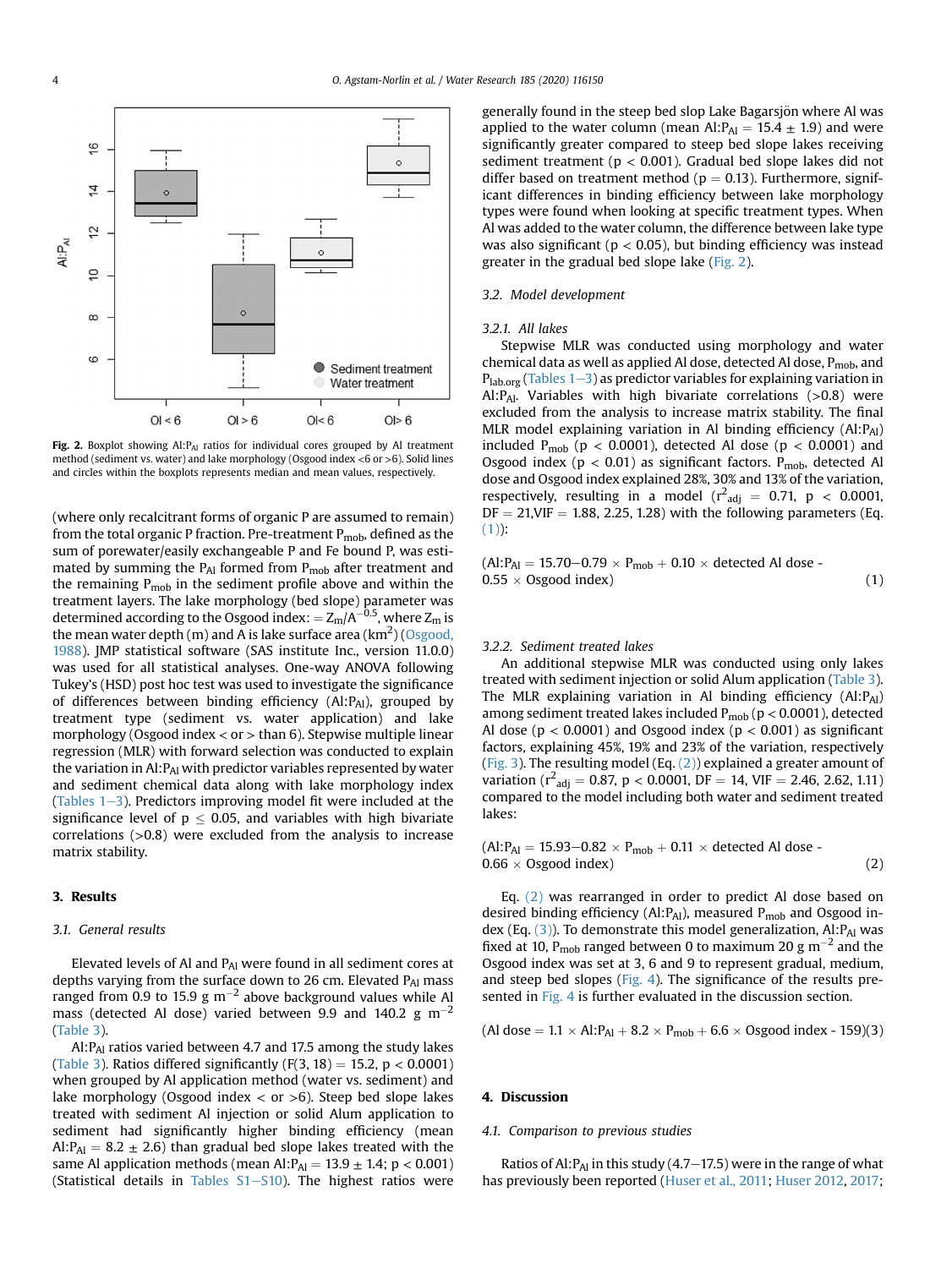<span id="page-4-0"></span>

Fig. 3. Measured versus predicted values of Al:PAI for sediment treated lakes, described by the model Al:  $P_{Al}$  = 15.93–0.82  $\times$   $P_{\text{mob}}$  + 0.11  $\times$  detected Al dose - $0.66 \times$  Osgood index. Dashed lines represent 95% confidence intervals.

[Jensen et al., 2015;](#page-6-10) [Lewandowski et al., 2003](#page-6-11); [Reitzel et al., 2005;](#page-6-12) [Rydin et al., 2000](#page-6-13); [Rydin and Welch, 1999;](#page-6-14) [Schütz et al., 2017\)](#page-6-4). The variation of  $AI:PA<sub>I</sub>$  ratios between lakes in this study was similar to those reported by [\(Huser, 2012](#page-6-9)) in six Al treated lakes in Minneapolis (US), whereas it was contradictory to the generally consistent ratios (mean of 10.7, range from 9.8 to 11.5) reported by [Rydin et al.](#page-6-13) [\(2000\)](#page-6-13) in six lakes in Washington (US).

# 4.2. Effect of Al applied and  $P_{mob}$  content on binding efficiency

[Lewandowski et al. \(2003\)](#page-6-11) found consistent, low Al:PAI ratios of 2.1 and 2.2 in Lake Sussersee (Germany) where low doses of Al were added annually over 16 years. [Huser \(2017\)](#page-6-16) also reported a similarly low ratio (2:1) after a low dose treatment (11 g m $^{-2}$ ) in Lake Harriet (US). Low dose treatments can generate higher binding efficiency (lower Al: P<sub>Al</sub> ratio) due to the increased chance of Al encountering P before crystallization affects binding efficiency [\(de Vicente et al.,](#page-6-19) [2008b\)](#page-6-19). A similar situation is apparent among the study lakes herein: Lötsjön was treated with multiple low doses (multiple applications over 9 years, 36 g  $\text{m}^{-2}$  in total). This resulted in Al:P<sub>Al</sub> ratios as low as 4.7, which was the lowest ratio (i.e. best binding efficiency) detected in this study. In addition to the low dose applied, Lötsjön also had the highest amount of  $P_{\text{mob}}$  available before treatment (20.6 g m $^{-2}$ , [Table 3](#page-2-2)). This would also theoretically increase binding efficiency due to the low amount of Al (sorbent) relative to the amount of  $P_{\text{mob}}$  (sorbate, i.e., Le Chateliers principle).

In contrast, Malmsjön received a relatively higher Al dose (60 g m<sup>-2</sup>, single application) with a lower amount of pre-treatment sediment P<sub>mob</sub> (mean 3.5 g m<sup>-2</sup>, [Table 1,](#page-2-0) [Table 3\)](#page-2-2), resulting in one of the highest ratios in the study (mean 14.3). Bagarsjön also had high Al: PAI ratios and received a similar dose to Malmsjön (50 g m $^{-2}$ , single application), but P<sub>mob</sub> availability was greater (mean 5.3 g m $^{-2}$ ) compared to Malmsjön ([Table 2,](#page-2-1) [Table 3\)](#page-2-2). This would theoretically result in a higher binding efficiency (lower Al: $P_{\text{Al}}$  ratio), but this was not the case. Although patterns in binding efficiency, to some extent, can be explained by the relative amount of Al added to available P<sub>mob</sub>, other factors also affect binding efficiency, e.g., lake morphology and Al application technique.

# 4.3. Effects of lake morphology and treatment method on binding efficiency

After Al application, horizontal movement of the  $Al(OH)_{3}$ -floc towards deeper accumulation zones can occur as a consequence of the relatively low density of the amorphous mineral, similar to that of organic rich, low density sediment [\(Egemose et al., 2010;](#page-6-34) [Huser,](#page-6-9) [2012\)](#page-6-9). [Huser \(2012\)](#page-6-9) demonstrated this in a study of six Minneapolis (US) lakes receiving water application of liquid Alum where steep bed slope lakes had lower binding efficiency compared to gradual bed slope lakes. However, the results from this study showed the opposite, with a negative correlation between  $AI:PA<sub>1</sub>$  and Osgood index, where steep bed slope lakes (Osgood index  $> 6$ ) generally had lower  $AI: P_{AI}$  (i.e. greater binding efficiency).

The main difference between the Al treatments reported by [Huser \(2012\)](#page-6-9) and those reported here was the Al application method, i.e. sediment Al injection or solid Alum application was used in a majority of the studied lakes. These application methods can result in Al being distributed in the vertical sediment profile (generally the uppermost 10 cm) instead of precipitating in the water column (water treatment) and settling to the sediment surface where time is needed for natural incorporation of the Al mineral into surficial sediment [\(Fig. 5\)](#page-5-1). Although not previously studied, application of Alum sediment pellets likely works in the same manner in lakes with low-density, surficial sediment as demonstrated in this study. For instance, Lötsjön had low surficial (mean 0–10 cm) sediment density (1.03 g cm<sup>-3</sup>) whereas Alum pellets have a nearly threefold higher density (2.7 g  $cm^{-3}$ ).

Sediment injection and solid Alum pellet application can distribute the  $Al(OH)_{3}$ -floc deeper in the sediment compared to water application, which would reduce horizontal transport at the sediment surface. Sediment treatment should increase the chance for Al to encounter  $P_{\text{mob}}$ , as Al is distributed within the sediment matrix where  $P_{\text{mob}}$  is available and binding can occur before further crystallization and reduction in mineral surface area occurs. Additionally, the Al(OH)<sub>3</sub>-floc can then follow sediment as it is naturally translocated to deeper areas of the lake, increasing the chance for Al to encounter P<sub>mob</sub> at new locations of the sediment [\(Huser, 2017\)](#page-6-16). The transport rate of natural sediment is generally higher in lakes with steep bed slope [\(Håkanson and Jansson, 1983\)](#page-6-28), accelerating the possibility of Al encountering  $P_{\text{mob}}$  in the sediment before crystallization reduces the surface area of the amorphous Al mineral and decreases potential binding sites [\(Berkowitz et al., 2005;](#page-6-35) [de Vicente et al., 2008b\)](#page-6-19).

# 4.4. Other factors affecting binding efficiency of Al in lakes

Although the MLR model explained 87% of the variation in binding efficiency of Al in sediment treated lakes, other factors may also affect binding between Al and P. For example, [Du et al. \(2019\)](#page-6-26) showed that dissolved labile organic matter competition for Al binding sites may be a factor controlling  $AI:PA<sub>1</sub>$ , however this was not analyzed in our study. Instead, we analyzed labile organic P in sediment expressed as the non-recalcitrant fraction of Org-P, which had no significant effect on the model. Sediment resuspension and mixing caused by benthic feeding fish (e.g. common carp) ([Breukelaar et al., 1994;](#page-6-36) [Driver et al., 2005](#page-6-37); [Huser et al., 2016a,b\)](#page-6-20) might also affect binding efficiency via increased chance for contact between Al and P [\(Huser et al., 2016a](#page-6-20)). However, [Nogaro et al.](#page-6-21) [\(2016\)](#page-6-21) showed that bioturbation caused by benthic invertebrates had limited effect on treatment efficiency.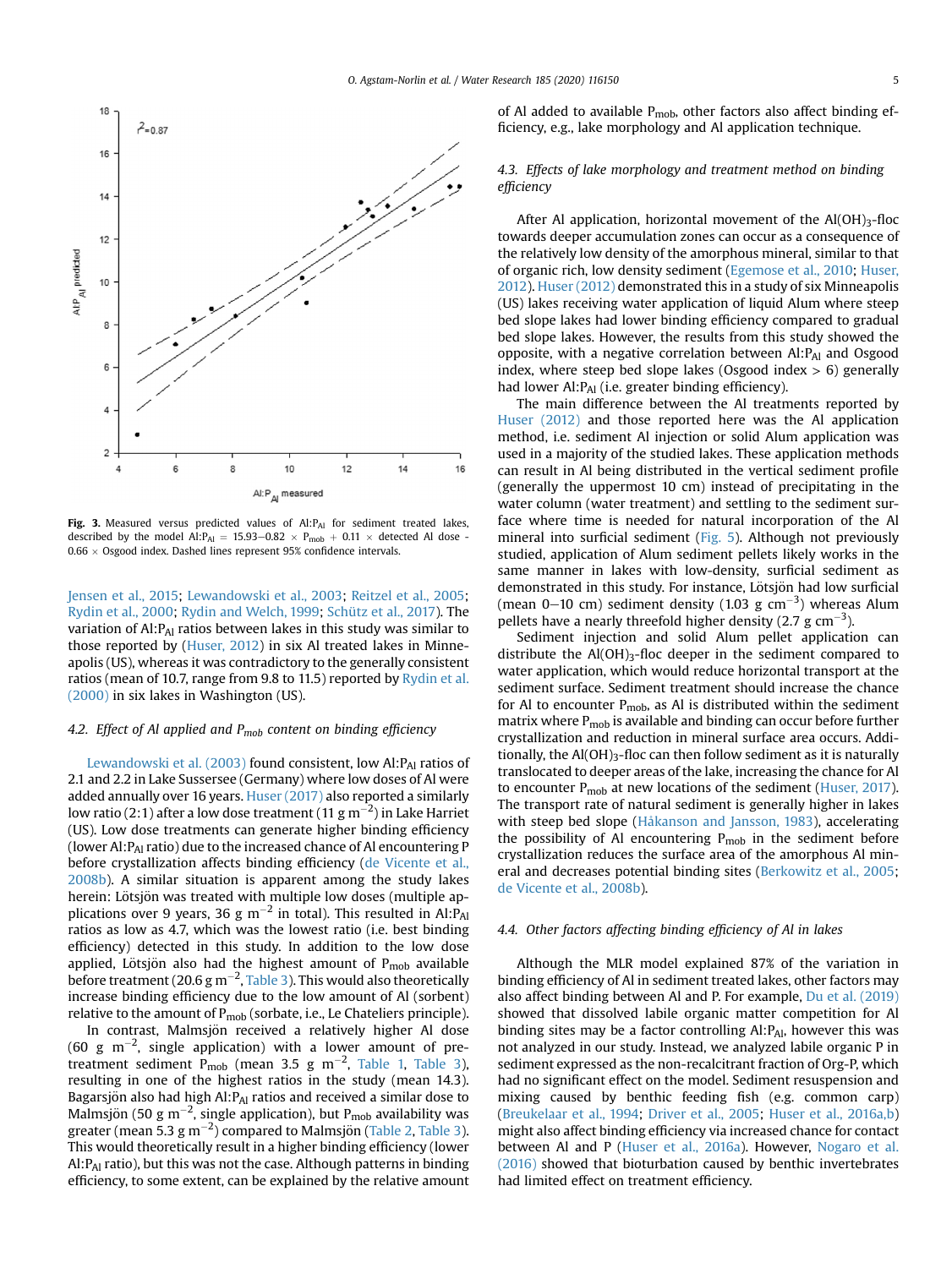<span id="page-5-0"></span>

Fig. 4. Al dose allowed to achieve  $AI: P_{AI} = 10$  using sediment Al application in three hypothetical lakes with Osgood index at 3, 6 and 9 and a range of sediment P<sub>mob</sub> mass. Dotted line indicates doses for varying Osgood index with  $P_{\text{mob}}$  fixed at 10 g m<sup>-2</sup>).

# 4.5. Maximizing binding efficiency  $-$  implications for treatment effectiveness

Equation [\(3\)](#page-3-3) can be used to calculate the required Al dose to optimize binding efficiency depending on sediment  $P_{\text{mob}}$  mass and lake morphology. The conceptual graph ([Fig. 4](#page-5-0)) demonstrates how to estimate an Al dose with a fixed ratio of  $AI: P_{AI}$  at 10, a range of  $P_{\rm{mob}}$  from 0 to 20 g m<sup>-2</sup>, and an Osgood index of 3, 6 and 9. For example, a gradual bed slope (Osgood index  $=$  3) where sediment translocation is relatively low, and a  $P_{\text{mob}}$  mass of 10 g m<sup>-2</sup> cannot attain an Al:P<sub>Al</sub> ratio of 10 at an Al dose higher than 46 g m<sup>-2</sup>. However, in a system where the bed slope is steeper (Osgood  $= 9$ ), natural sediment movement can increase the chance of Al encountering  $P_{\text{mob}}$  during natural translocation of sediment, which allows for a dose of up to 81 g  $\text{m}^{-2}$  while still being able to attain an Al:PAl ratio of 10. By considering the findings in this study when planning Al-treatment, it is possible to increase cost efficiency and treatment effectiveness by optimizing Al dose according to the model (Eq. [\(3\)\)](#page-3-3). It should be noted that these relationships only apply to lakes where Al is either injected into the sediment or when pellets are used that can sink through low density, surficial sediment often found in eutrophic lakes.

#### 4.6. Other considerations

The study results were strongly influenced by the type of Al addition method used. This is the main reason why our results generally contradict those in previous studies where water column Al applications were used, i.e., [Huser \(2012\)](#page-6-9). The opposing results are due to differences in Al binding efficiency when different methods are used. Thus, the model presented here (Eq. [\(3\)](#page-3-3)) should only be used to evaluate cases where Al is applied directly to the sediment.

Another factor that should be considered is that buffered, or prehydrolized polyaluminum chloride (PAC) was used in all lakes

<span id="page-5-1"></span>

Fig. 5. Cores from two lakes where sediment treatment was used are shown. Lötsjön (Sediment treatment, Alum (s)) and Malmsjön (Sediment treatment. PAC (l)). Due to the differences in treatment age, the depth range of Lötsjön was adjusted to match the treatment date of Malmsjön (30 years difference in treatment age). Bagarsjön (Water treatment, PAC (l)), where Al was added to the water, is shown for comparison.

except Lötsjön and Långsjön 2b ([Table 2](#page-2-1)). While the dataset reported herein was too small to draw any conclusions between types of Al-salt used, it is possible that pre-hydrolized forms of Al result in lower binding efficiency, as hypothesized by [Schütz et al. \(2017\).](#page-6-4) Hydrolysis reactions occur when Al is applied to water (or sediment porewater) and several monomeric Al species form before the solid-phase  $AI(OH)$ <sub>3</sub> mineral forms and precipitates. Buffered PAC compounds, on the other hand, come 'pre-hydrolized' with OH and thus the hydrolysis that occurs with Al is partially complete. Direct AlPO<sub>4</sub>- formation, which has a theoretical 1:1 binding of Al to P, is thus limited when using PAC forms. Although this type of binding between Al and P is only dominant at high phosphate concentrations ([Jenkins et al., 1971\)](#page-6-38), it may occur when sediment porewater phosphate concentrations are much higher relative to those found in the water column in eutrophic lakes (Enell and Lövgren, 1988).

# 5. Conclusions

The results of this study indicate that P binding efficiency following Al treatment is regulated by Al added relative to the amount of legacy  $P$  in sediment (i.e.  $P_{\text{mob}}$ ) and lake morphology (Osgood index). The main underlying mechanism is connected to the potential for Al binding of  $P_{\text{mob}}$  in sediment before crystallization of the amorphous Al mineral occurs and surface area/binding sites decrease. Elevated Al doses relative to sediment  $P_{\text{mob}}$  will generally reduce binding efficiency, whereas sediment injection of Al into the sediment (or solid Alum application) can improve binding efficiency, especially in lakes with steep sediment bed slopes. With sediment treatment, Al is distributed vertically in the sediment at the moment of treatment. This, along with natural movement of the sediment, increases binding efficiency by increasing the chance of Al encountering P<sub>mob</sub> before crystallization causes a decrease in surface area of the mineral. The model developed in this study can be used to predict the optimal Al dose